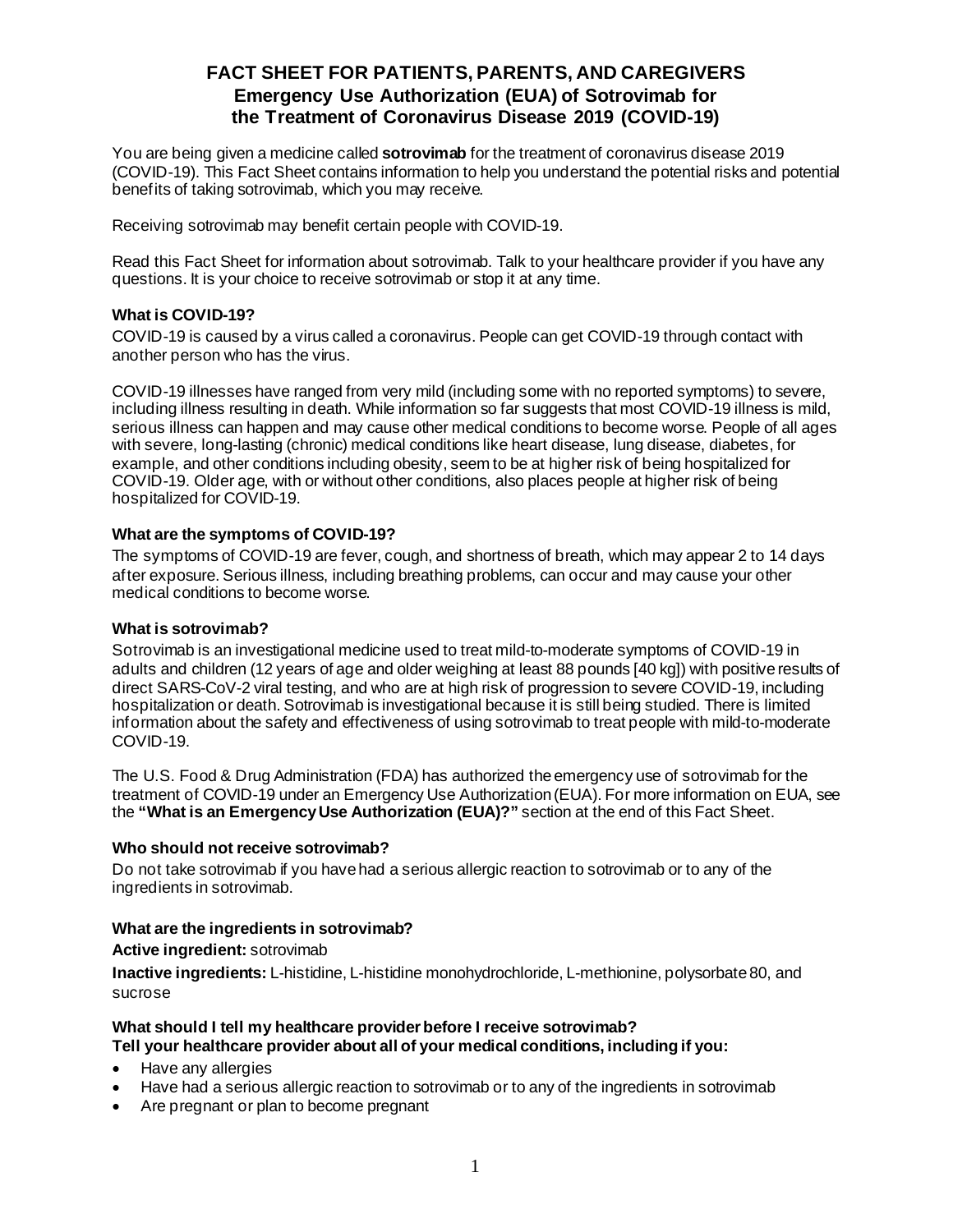- Are breastfeeding or plan to breastfeed
- Have any serious illnesses
- Are taking any medicines (prescription, over-the-counter, vitamins, or herbal products)

#### **How will I receive sotrovimab?**

- You will receive 1 dose of sotrovimab.
- Sotrovimab will be given to you through a vein (intravenous or IV infusion) over 30 minutes.
- You will be observed by your healthcare provider for at least 1 hour after you receive sotrovimab.

### **What are the important possible side effects of sotrovimab?**

Possible side effects of sotrovimab are:

• **Allergic reactions.** Allergic reactions can happen during and after infusion with sotrovimab. Tell your healthcare provider right away if you get any of the following signs and symptoms of allergic reactions: fever; difficulty breathing; low oxygen level in your blood; chills; tiredness; fast or slow heart rate; chest discomfort or pain; weakness; confusion; nausea; headache; shortness of breath; low or high blood pressure; wheezing; swelling of your lips, face, or throat; rash including hives; itching; muscle aches; dizziness; feeling faint; and sweating.

The side effects of getting any medicine through a vein may include brief pain, bleeding, bruising of the skin, soreness, swelling, and possible infection at the infusion site.

These are not all the possible side effects of sotrovimab. Not many people have been given sotrovimab. Serious and unexpected side effects may happen. Sotrovimab is still being studied, so it is possible that all of the risks are not known at this time.

It is possible that sotrovimab could interfere with your body's own ability to fight off a future infection of SARS-CoV-2. Similarly, sotrovimab may reduce your body's immune response to a vaccine for SARS-CoV-2. Specific studies have not been conducted to address these possible risks. Talk to your healthcare provider if you have any questions.

#### **What other treatment choices are there?**

Like sotrovimab, FDA may allow for the emergency use of other medicines to treat people with COVID-19. Go t[o https://www.fda.gov/emergency-preparedness-and-response/mcm-legal-regulatory-and-policy](https://www.fda.gov/emergency-preparedness-and-response/mcm-legal-regulatory-and-policy-framework/emergency-use-authorization)[framework/emergency-use-authorization](https://www.fda.gov/emergency-preparedness-and-response/mcm-legal-regulatory-and-policy-framework/emergency-use-authorization) for information on the emergency use of other medicines that are not approved by FDA to treat people with COVID-19. Your healthcare provider may talk with you about clinical trials for which you may be eligible.

It is your choice to be treated or not to be treated with sotrovimab. Should you decide not to receive sotrovimab, or stop it at any time, it will not change your standard medical care.

#### **What if I am pregnant or breastfeeding?**

There is no experience treating pregnant women or breastfeeding mothers with sotrovimab. For a mother and unborn baby, the benefit of receiving sotrovimab may be greater than the risk from the treatment. If you are pregnant or breastfeeding, discuss your options and specific situation with your healthcare provider.

#### **How do I report side effects with sotrovimab?**

Tell your healthcare provider right away if you have any side effects that bother you or do not go away.

Report side effects to **FDA MedWatch** a[t www.fda.gov/medwatch](http://www.fda.gov/medwatch) or call 1-800-FDA-1088, or call the GSK COVID Contact Center at 1-866-GSK-COVID (866-475-2684).

#### **How can I learn more?**

- Ask your healthcare provider
- Visi[t www.sotrovimabinfo.com](http://www.sotrovimabinfo.com/)
- Call the GSK COVID Contact Center at 1-866-GSK-COVID (866-475-2684)